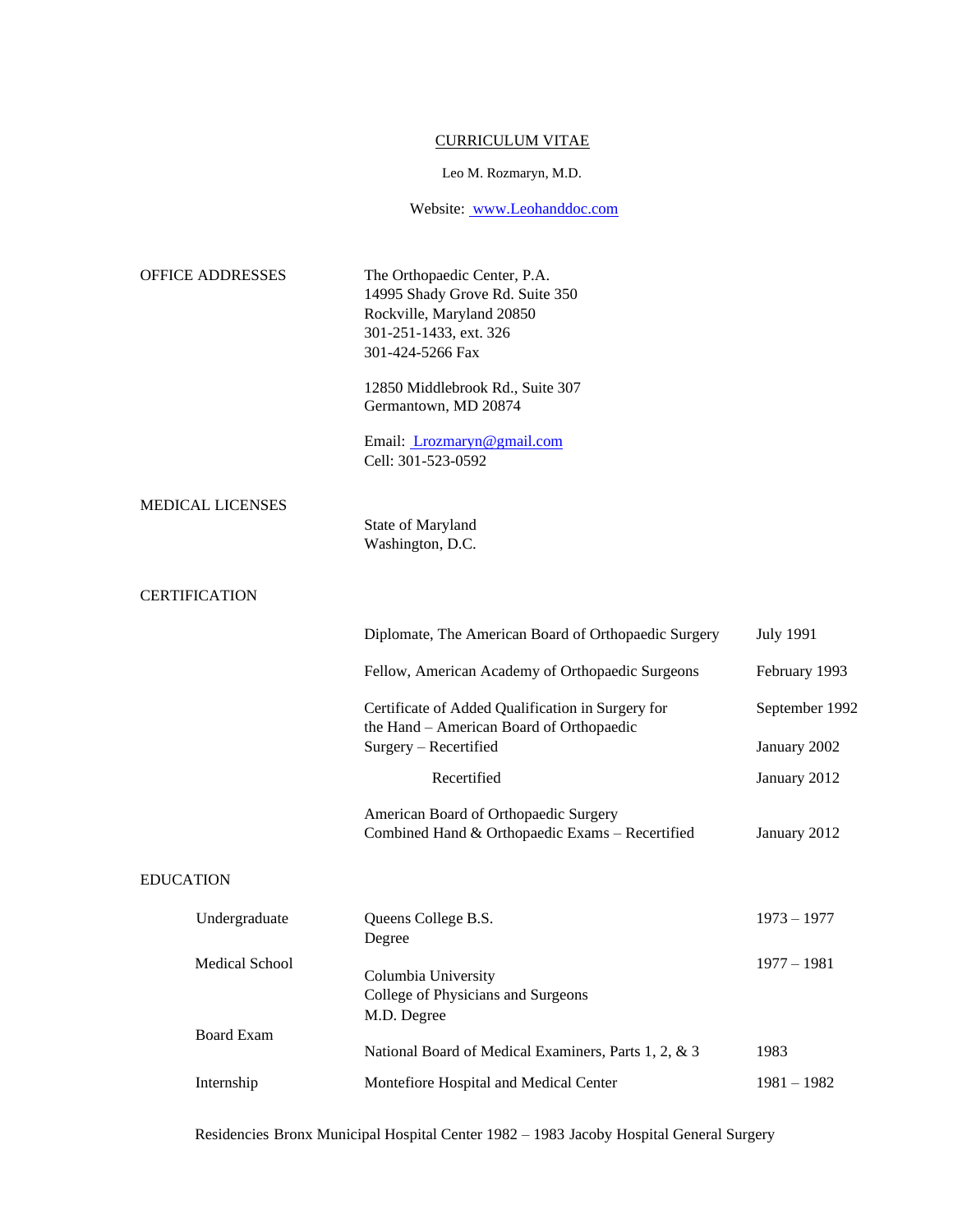|                | Montefiore Hospital and Medical Center Orthopedics                                                                                                                          | $1983 - 1987$ |
|----------------|-----------------------------------------------------------------------------------------------------------------------------------------------------------------------------|---------------|
|                | Bronx Municipal Hospital Center<br>Jacoby Hospital Orthopedics                                                                                                              | $1983 - 1987$ |
|                | Hospital of the Albert Einstein Medical Center Orthopedics 1983 – 1987                                                                                                      |               |
|                | North Central Bronx Hospital Orthopedics                                                                                                                                    | $1983 - 1988$ |
| Fellowships    | Senior Annie C. Kane<br>Fellow in Hand and Microvascular Surgery<br>Columbia Presbyterian Medical Center                                                                    | $1987 - 1988$ |
|                | Columbia University<br>Completed 100 hour laboratory course<br>In microsurgery at College of Physicians and Surgeons<br>Columbia University, Harold M. Dick, M.D., Director | $1987 - 1988$ |
| Academic Title | Clinical Assistant Professor of Orthopaedic Surgery<br>Uniformed Services University of Health Science Center                                                               | 1996-Present  |

## CURRENT HOSPITAL/SURGICAL CENTER APPOINTMENTS

| <b>Shady Grove Adventist Hospital</b><br>Chief of Orthopaedics Department<br>9901 Medical Center Drive, Rockville, Maryland 20850 | 1988-Present<br>2005-2007 |
|-----------------------------------------------------------------------------------------------------------------------------------|---------------------------|
| Surgery Center of Chevy Chase<br>5530 Wisconsin Avenue, Chevy Chase, MD 20815                                                     | 2002-Present              |
| White Oak Medical Center<br>11890 Healing Way<br>Silver Spring, MD 20904                                                          | 2019-Present              |

### AWARDS AND SCHOLASTIC HONORS

| 1977 | Dean's List Queens College                                                                                                                                                                      |
|------|-------------------------------------------------------------------------------------------------------------------------------------------------------------------------------------------------|
| 1977 | Arthur Colwin Award for Academic Achievement in Biology                                                                                                                                         |
| 1977 | Dr. Jonas E. Salk Scholarship, City University of New York                                                                                                                                      |
| 1997 | Governor's Citation: State of Maryland at the 8 <sup>th</sup> Annual<br>Governor's Conference on Health, Safety and the Environment                                                             |
| 2005 | Public Service Medal for participation in "Operation Lifeline"<br>Major Maryland Defense Force Hurricane Katrina relief effort, Maryland<br>Dept. of Health and Mental Hygiene, September 2005. |
| 2007 | Public Service Volunteer Award, Jewish Federation Greater Washington                                                                                                                            |
| 2008 | Community Service Award, Kemp Mill Synagogue                                                                                                                                                    |
|      |                                                                                                                                                                                                 |

2014 Founders Award: Bikur Cholim Society of Greater Washington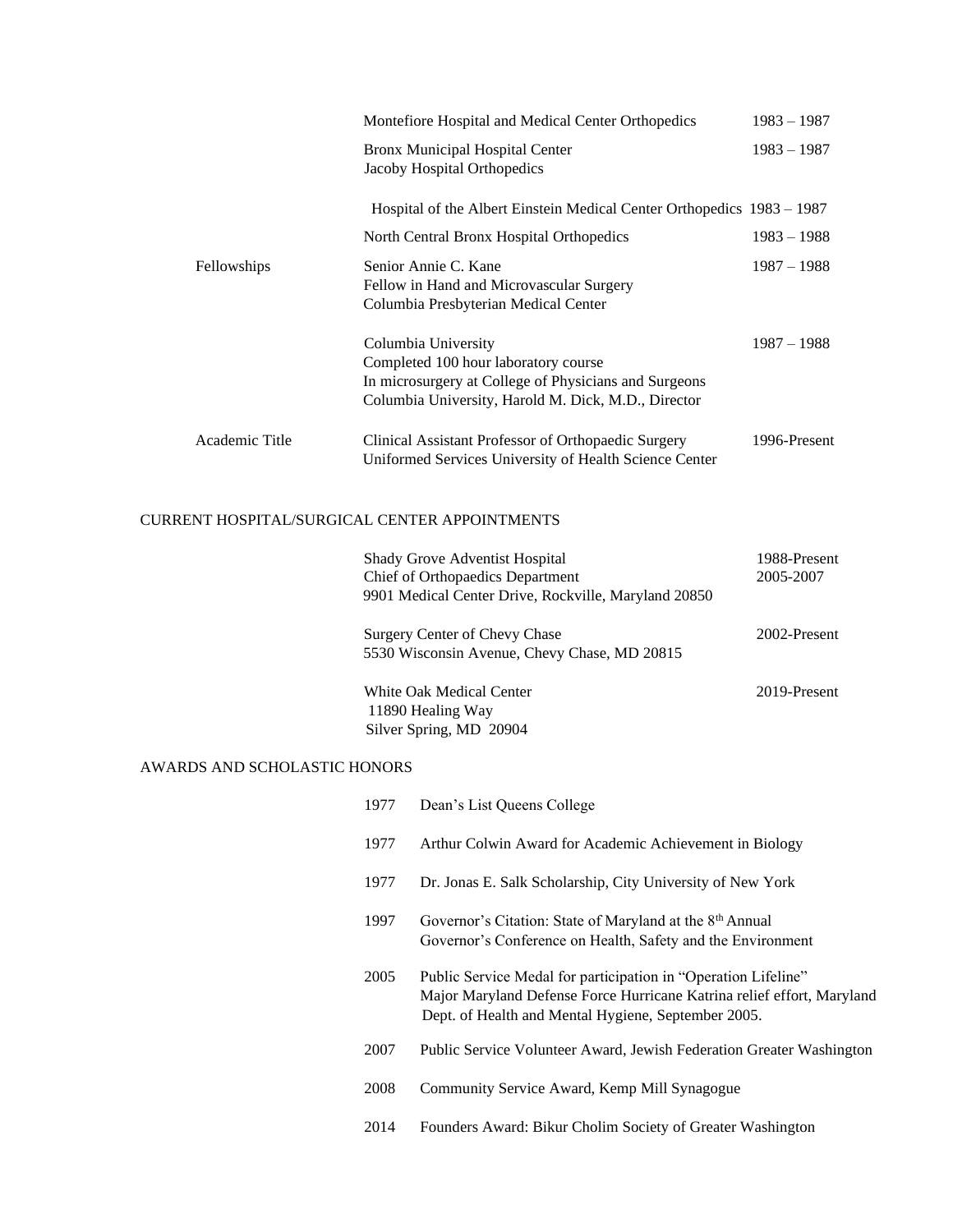# PATENT

U.S. Patent for a "Device Measuring Abduction and Adduction Strength in the Thumb." June, 2006.



[Copyright](http://www.leohanddoc.com/pdf/certificate-of-registration-may-2016.pdf) [Certificate](http://www.leohanddoc.com/pdf/certificate-of-registration-may-2016.pdf) [of](http://www.leohanddoc.com/pdf/certificate-of-registration-may-2016.pdf) [Registration](http://www.leohanddoc.com/pdf/certificate-of-registration-may-2016.pdf) [-](http://www.leohanddoc.com/pdf/certificate-of-registration-may-2016.pdf) [Lone](http://www.leohanddoc.com/pdf/certificate-of-registration-may-2016.pdf) [Soldier](http://www.leohanddoc.com/pdf/certificate-of-registration-may-2016.pdf) [\("Work"\)](http://www.leohanddoc.com/pdf/certificate-of-registration-may-2016.pdf)

### PROFESSIONAL SOCIETIES

| Fellow, American Academy of Orthopedic Surgeons | 1993 |
|-------------------------------------------------|------|
| American Society for Surgery of the Hand        | 1993 |
| <b>Montgomery County Medical Society</b>        | 1988 |
| Maryland State Medical Society                  | 1988 |
| <b>Washington Orthopedic Society</b>            | 1991 |
| <b>Eastern Orthopedic Society</b>               | 1994 |
|                                                 | 1991 |
| Performing Arts Medical Association             | 1991 |
| Maryland State Committee for Medicine and the   |      |
| Performing Arts                                 | 1994 |
| American Association for Hand Surgery           | 1994 |
| National Capital Society Surgery of the Hand    | 1994 |
| Robert E. Carroll Hand Club                     |      |

# ORGANIZATIONAL ACTIVITIES

| <b>Montgomery County Medical Society</b><br>- Young Physicians' Committee                                                                       | 1990 - 1991      |
|-------------------------------------------------------------------------------------------------------------------------------------------------|------------------|
| Bethesda Naval Hospital<br>- Volunteer consultant in hand surgery                                                                               | $1989 - 1991$    |
| Shady Grove Adventist Hospital<br>- Medical Education Committee                                                                                 | $1989 - 1992$    |
| - Infection Control Committee                                                                                                                   | $1996 - 1997$    |
| - Strategic Pediatric Planning Committee                                                                                                        | 1996             |
| Music Medicine Clearing House<br>The Medical and Chirurgical Faculty of Maryland<br><b>Advisory Board</b>                                       | $1992 - 2000$    |
| <b>Outcomes Study Committee</b><br>American Society for Surgery of the Hand<br>- Peter C. Amadio, M.D., Chairman                                | 1995, 1996, 1997 |
| Regional Representative of the American Foundation For<br>Surgery of the Hand, Baltimore-Washington area                                        | $1996 - 1997$    |
| Advisory Board – Governor's Task Force on Ergonomics,<br>University of Maryland School of Occupational Medicine<br>Received Governor's Citation | 1996             |
| Secretary – Treasurer, The Washington Hand Society                                                                                              | $1999 - 2000$    |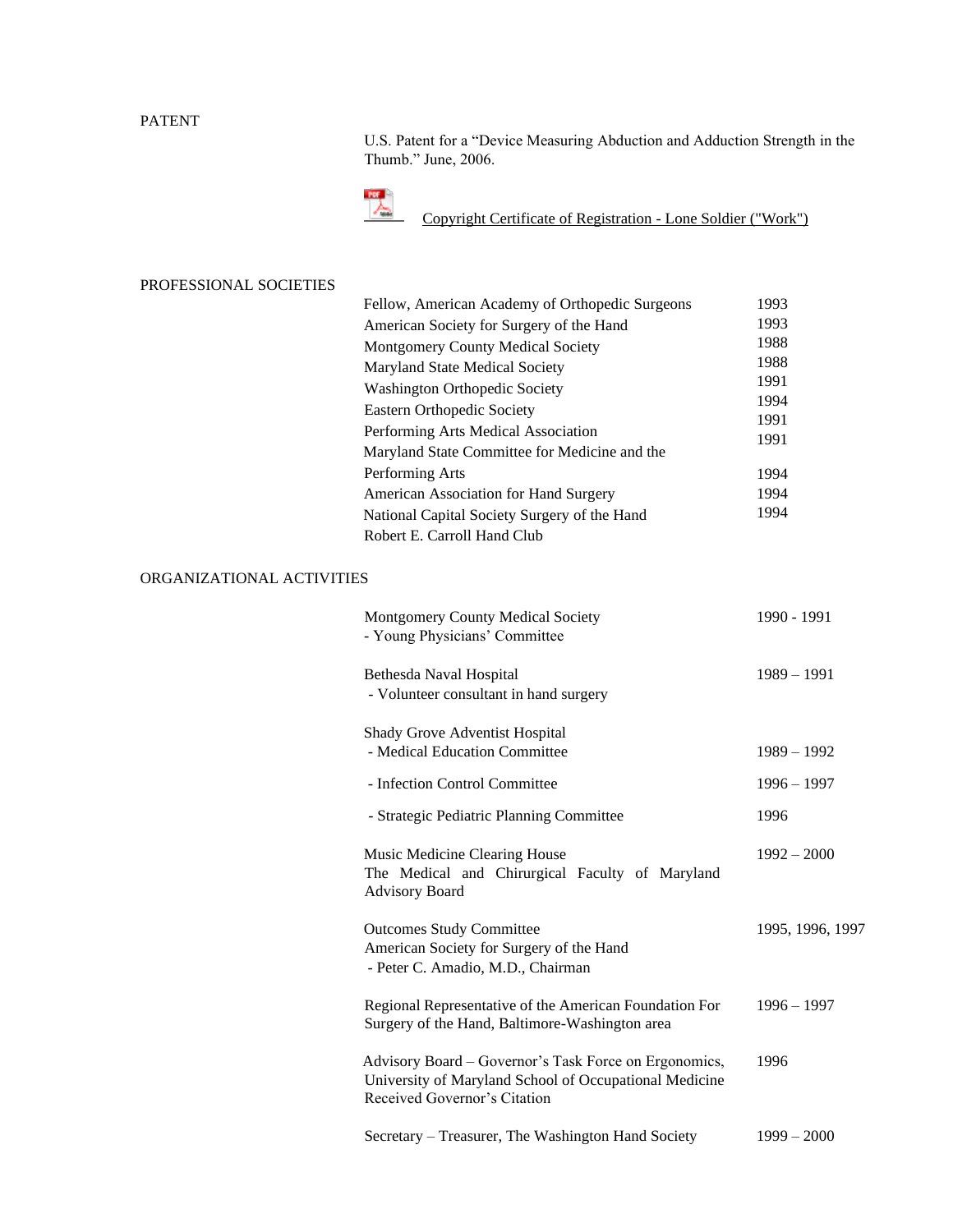| Vice-President, The Washington Hand Society                                                        | $2000 - 2001$ |
|----------------------------------------------------------------------------------------------------|---------------|
| President, National Capital Society for Surgery of the Hand                                        | $2002 - 2003$ |
| Vice President – The Kemp Mill Synagogue                                                           | $2000 - 2001$ |
| Operation LIFELINE – Hurricane Katrina Relief<br>with Maryland National Guard. New Orleans, LA     | Sept. 2005    |
| Chief - Orthopaedic Subsection<br>Shady Grove Adventist Hospital                                   | 2005-2007     |
| Chairman - Host Committee, Annual Meeting of                                                       | Sept. 2006    |
| American Society for Surgery of the Hand                                                           | Sept. 2006    |
| Operation ELUL - Mission Leader in post conflict:<br>Agricultural reconstruction - Northern Israel |               |
| Project Medishare - Post Earthquake Relief Mission Port-<br>au-Prince, Haiti                       | Feb. 2010     |
| <b>Volunteer Services Committee</b>                                                                | $2010 - 2011$ |
| American Society for Surgery of the Hand                                                           | $2000 - 2012$ |
| Ethics and Professionalism Committee<br>American Society for Surgery of the Hand                   |               |
| Self Assessment Exam Committee Society<br>for Surgery of the Hand                                  | $2013 - 2016$ |
| Editorial Staff: Journal of Hand Surgery                                                           | 2016          |
| Board Examiner, American Board of Orthopaedic<br>Surgeons                                          | 2021          |

### RESEARCH

- 1. Columbia University College of Physicians and Surgeons, New York, N.Y. Dean's Summer Fellowship Program: Research project on hemoglobin genetics in thalassemia major. Sponsor: Arthur Banks, M.D., Department of Genetics 6/78.
- 2. Senior Project: Contact Areas in Total Knee Arthroplasty Under Variable Loading Conditions. Sponsor: Nas Eftekhar, M.D., Professor of Orthopedics, College of Physicians and Surgeons, Columbia University, N.Y.

### ARTICLES PUBLISHED

- 1. Rozmaryn, L.M., Carpal Tunnel Syndrome Clinical Perspectives: Clinical Currents: Shady Grove Adventist Hospital, Vol. 4, No. 1, Feb. 1991.
- 2. Rozmaryn, L.M., Sadler, A.H., Dorman, H.D.: Intraosseous Glomus Tumor in the ulna: A Case Study. Clin. Orth. No. 1987; 220:126-129
- 3. Rozmaryn, L.M.: Upper Extremity Problems in Performing Artists. Maryland Medical Journal, 1993; 42: 255.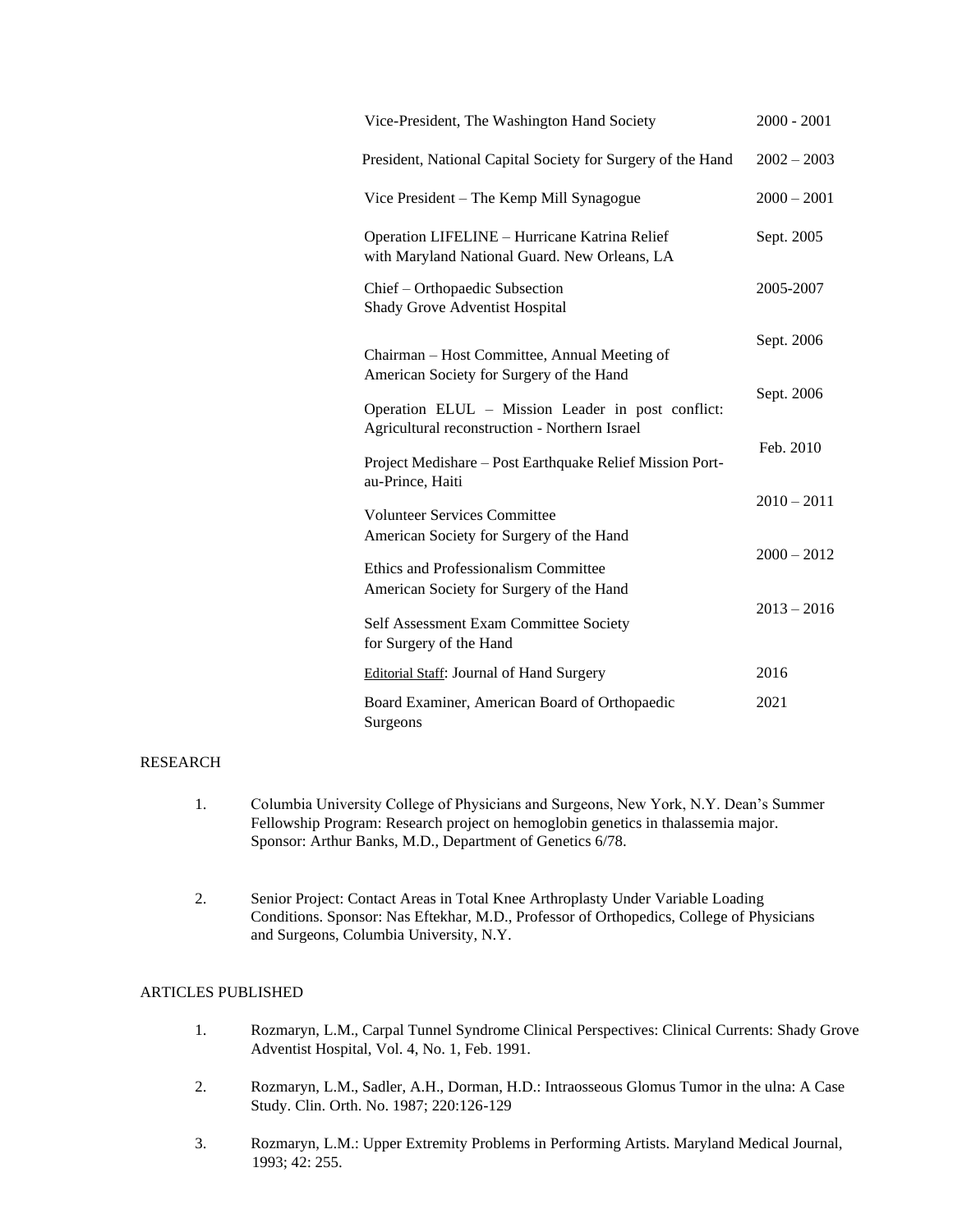- 4. Rozmaryn, L.M.: Synergistic Necrotizing Cellulitis in the Hand of a Renal Dialysis Patient: A Case Report. The Journal of Hand Surgery, 1995; 20A: 500-501.
- 5. Rozmaryn, L.M.: Tendon Graft Reconstruction of Extensor Hood Deficits with Subluxation. The Journal of Hand Surgery, 1995; 20A: 841-843.
- 6. Rozmaryn, L.M.: The Workplace Athlete. Maryland Medical Journal, 1996; 45: 8; 47-654.
- 7. Rozmaryn, L.M.: Carpal Tunnel Syndrome: A Comprehensive Review. Current opinion in Orthopaedics, 1997, 8; IV: 33-43.
- 8. Rozmaryn, L.M., Schwartz, A.M.: Treatment of Subungual Myxoma Preserving the Nail Matrix: A Case Report. The Journal of Hand Surgery, 1998; 23A: 178-180.
- 9. Rozmaryn, L.M., Dovelle S., et.al.: Nerve and Tendon Gliding Exercises and The Conservative Management of Carpal Tunnel Syndrome. The Journal of Hand Therapy, Jul-Sep 1998, Vol. 11, No. 3.
- 10. Silver, J.K., Rozmaryn, L.M.: Overuse Tendinitis of the Intrinsic Muscles. Orthopedics, Aug. 1998, Vol. 21, No. 8.
- 11. Rozmaryn, L.M.: Acute Median Neuropathy. Correspondence Newsletter, American Society for Surgery of the Hand, 1998-50.
- 12. Rozmaryn, L.M.: Carry On Baggage: A Health Hazard. Flight Safety and Health Human Factors and Aviation Medicine, Vol. 45, No. 3, May – June 1998.
- 13. Wei N., Rozmaryn, L.M., et. al.: Arthroscopic Synovectomy of the Metacarpophalangeal Joint in Refractory Rheumatoid Arthritis: A Technique. Journal of Arthroscopy, Vol. 15, No. 3, April 1999.
- 14. Rozmaryn, L.M., Wei, N.: Metacarpophalangeal Arthroscopy: Indications and Technique. Journal of Arthroscopy, Vol. 15, No. 3, April 1999.
- 15. Rozmaryn, L.M.: Iatrogenic Upper Extremity Injuries: Medoptions Newsletter Website; Spring 1999.
- 16. Rozmaryn, L.M., Lamott, K., et. al.: Metacarpophalangeal Arthroscopy: Technique and Indications. Techniques in Hand and Upper Extremity Surgery 4(3): 167-175, 2000.
- 17. The Abductometer A New Way of Looking at the Quantitative Measurement of Thumb Function. Journal of Hand Therapy. September, 2007.
- 18. Rozmaryn, L.M.: Decency, Honor, Integrity and the Law. The Journal of Hand Surgery, 2011; 36A: 8; 1397-1402.
- 19. Fairhurst R.J., Rozmaryn, L.M. (2013). *Serratia marcescens* osteomyelitis in the hand of a nondebilitated, immunocompetent woman. *Eur Orthop Traumatol.* [Epub ahead of print. 2013 Jun 21].
- 20. Rozmaryn, L.M.: Central Slip Tenotomy with Distal Repair in the Treatment of Severe Chronic Mallet Fingers. The Journal of Hand Surgery, 2014; 39(A): 773-778.
- 21. Fairhurst, R.J., Schwartz, A.M., Rozmaryn, L.M.: Gouty Tenosynovitis of the Distal Biceps Tendon Insertion Complicated by Partial Rupture: First Case and Review of the Literature. HAND (1-5\_ AAHS 2016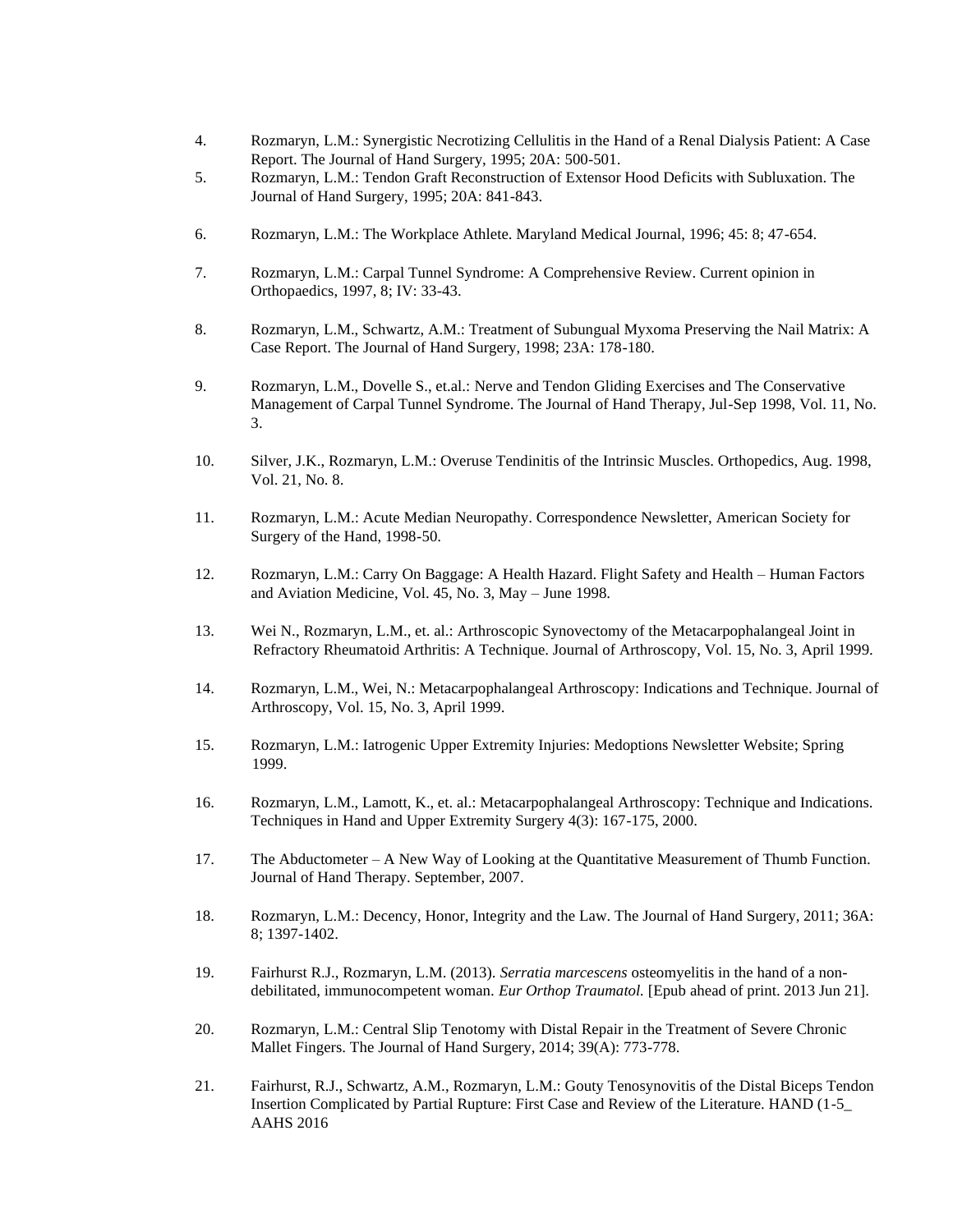22. Rozmaryn, L.M.: The Collateral Ligament of the Digits of the Hand: Anatomy, Physiology, Biomechanics, Injury and treatment. J Hand Surg Am. 2017; 42 (11): 904-915

### **TEXTBOOK**

1. L.M. Rozmaryn (Editor): Finger Tip Injuries. Springer, New York, September 2015.

### BOOK CHAPTERS

- 1. Tendinopathy in the Workplace; Book Chapter in "Tendon Injuries," W. Leadbetter, Editor, Fall 2004.
- 2. Rozmaryn, L.M.: The Hand and Wrist in a Manual of Orthopaedic Terminology, Blauvelt, C.T., Nelson, F.T. (eds), Mosby – Year Book, Inc., St. Louis, MO, 1994, pg. 267-297.  $5<sup>th</sup>$  Edition,  $6<sup>th</sup>$ Edition, 1998.
- 3. Rozmaryn, L.M.: The Aging Wrist: An Orthopaedic Perspective in Orthopaedic Assessment and Treatment of the Geriatric Patient, Lewis, C.B., Knortz, K.A. (eds) – Mosby – Year Book, Inc., St. Louis, MO, 1993.
- 4. Rozmaryn, L.M.: Essentials of Physical Medicine and Rehabilitation, Silver, J., M.D., Frontera, W., M.D. (eds.), Chapters 31, 32, 38 and 39, Hanley and Belfus, Philadelphia, Pennsylvania, 2002.
- 5. Rozmaryn, L.M.: Injuries in the Hand: Treatment of Fractures and Dislocations of the Hand and Wrist. Published by American Society for Surgery of the Hand, January 2013.
- 6. Rozmaryn, L.M.: Closed Injuries: Bone, Ligament and Tendon, L. Rozmaryn (Ed) Fingertip Injuries, Chapter 2, Springer, September 2015.

#### EXHIBITS DEVELOPED

- 1. Early Controlled Mobilization in the Treatment of PIP Joint Fractures. Leo M. Rozmaryn, M.D., E. Othman, O.T.R. Scientific Exhibit, American Society for Surgery of the Hand Annual Meeting, Seattle Washington, September 1989.
- 2. An Anatomic Cause for Familial Carpal Tunnel Syndrome: Leo M. Rozmaryn, M.D., Melvin P. Rosenwasser, M.D., Read at Alumni Day, New York Orthopaedic Hospital, April 15, 1988. Poster Exhibit, American Society for Surgery of the Hand Annual Meeting, September 1989, Seattle Washington.
- 3. Acute Post Traumatic Median Neuropathy in Children; Leo M. Rozmaryn, M.D., Poster Exhibit, American Society for Surgery of the Hand 51<sup>st</sup> Annual Meeting, Nashville, Tennessee, October 1996.
- 4. Metacarpophalangeal Arthroscopy in Rheumatoid Arthritis: Leo M. Rozmaryn, M.D., Nathan Wei, M.D., Poster Exhibit, American College of Rheumatology Meeting, San Diego, CA, October 1998.
- 5. Metacarpophalangeal Arthroscopy. Accepted for poster exhibit at Arthroscopy Association of North America, 1999 Annual Meeting. Vancouver BC, April 1999.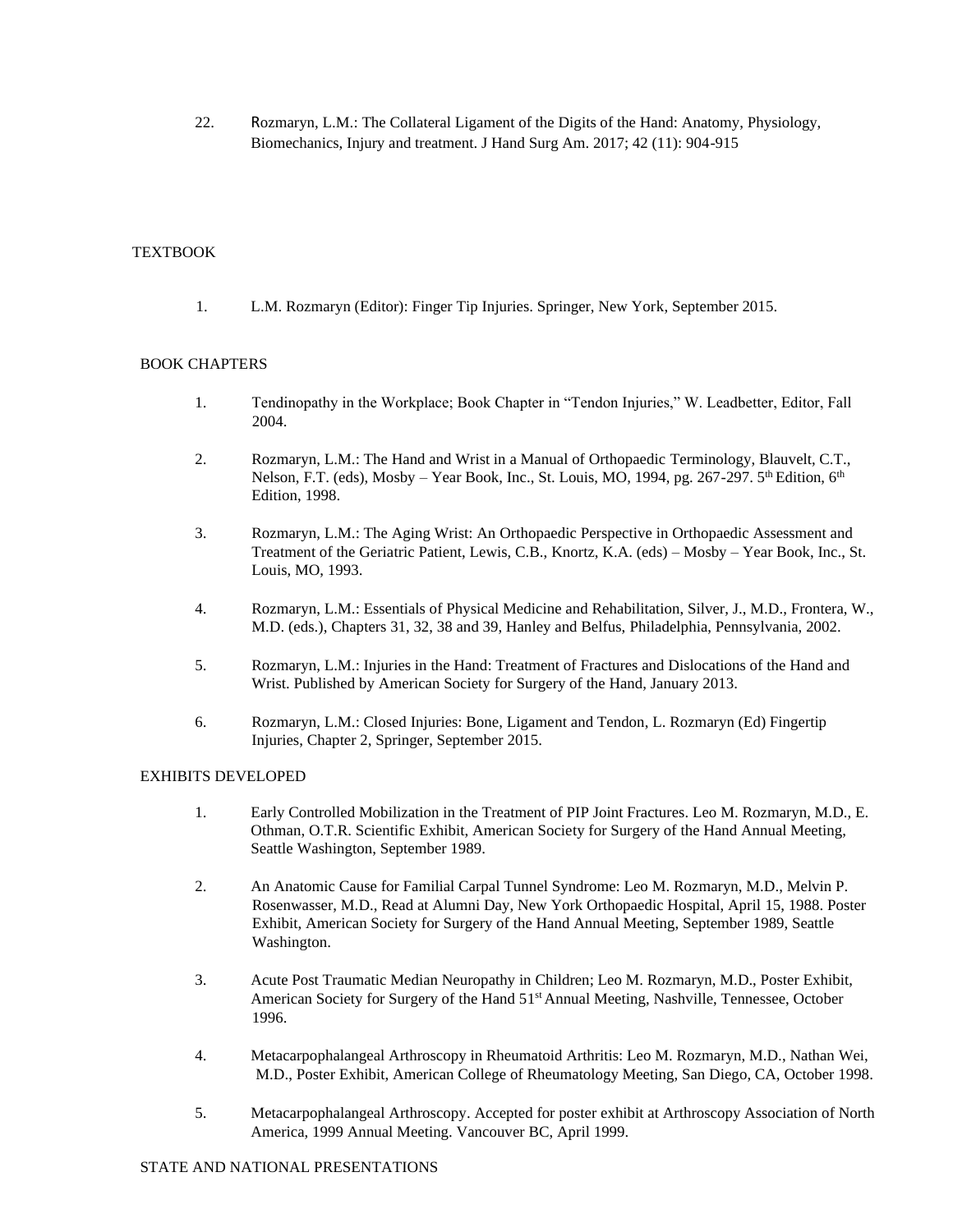- 1. Extensive Radial Resection: A Treatment for Radial Wrist Pain. Robert E. Carroll, M.D., Leo M. Rozmaryn, M.D., John C. Chance, M.D. Read at New York Orthopaedic Hospital Alumni Day, April 15, 1988; and the New York Hand Society on May 23, 1988. Presented at the American Society for Surgery for the Hand; Annual Meeting, September 1989, Seattle, Washington.
- 2. Post-traumatic Elbow Contractures: A Lateral Release with Ulnar Nerve Transposition. Melvin P. Rosenwasser, M.D., Leo M. Rozmaryn, M.D., Michelle Glasgow, M.D. Presented at The American Academy of Orthopaedic Surgery Annual Meeting, February 1989, Las Vegas, Nevada.
- 3. Arthroscopy of the Wrist in the Diagnosis and Treatment of Chronic Idiopathic Wrist Pain. Melvin P. Rosenwasser, M.D., Eric C. Carlson, M.D., Leo M. Rozmaryn, M.D. Presented at Alumni Day, New York Orthopaedic Hospital, April 15, 1988.
- 4. Early Experience with Endoscopic Carpal Tunnel Release? A Learning Curve. Leo M. Rozmaryn, M.D. Presented at Eastern Orthopedic Association. October 1993, Orlando, Florida.
- 5. Nerve and Tendon Gliding Exercises and the Conservative Management of Carpal Tunnel Syndrome, Leo M. Rozmaryn, M.D., Sam Dovelle, O.T.R., Esther Rothman, O.T.R./M.S., Karen Gorman, O.T.R., Kathleen M. Olvey, B.S. Presented at the Robert E. Carroll Club Annual Meeting, January 26, 1995, Barbados.
- 6. Nerve and Tendon Gliding Exercises and the Conservative Management of Carpal Tunnel Syndrome, Leo M. Rozmaryn, M.D., Sam Dovelle, O.T.R., Esther Rothman, O.T.R./M.S., Karen Gorman, O.T.R., Kathleen M. Olvey, B.S. Presented at the Performing Arts Medicine Association, July 23, 1995, Aspen, Colorado.
- 7. Nerve and Tendon Gliding Exercises and the Conservative Management of Carpal Tunnel Syndrome, Leo M. Rozmaryn, M.D., Sam Dovelle, O.T.R., Esther Rothman, O.T.R./M.S., Karen Gorman, O.T.R., Kathleen M. Olvey, B.S. Presented at the American Association for Hand Surgery, January 13, 1996, Palm Springs, California.
- 8. The Ergonomic Workplace. Richard Norris, M.D., Mary Shaheen, O.T., Leo M. Rozmaryn, M.D. Presented at the NRA Mid-Atlantic Conference in Baltimore, Maryland, April 2, 1996.
- 9. Development of Outcomes Study Model for Performing Artists. Leo M. Rozmaryn, M.D. Presented at the Performing Arts Medicine Association, Aspen, Colorado, July 18, 1996.
- 10. Physical Rehabilitation of Thoracic Outlet Syndrome and Carpal Tunnel Syndrome. Hand Therapy Workshop, lecture and instructional video tape. American Association for Hand Surgery Annual Meeting, Boca Raton, Florida, January 10, 1997.
- 11. Ergonomic Safety in Laboratory. Talk and videotape presentation. Workplace Dynamics. Robert E. Carroll Hand Club Annual Meeting, Napa Valley, California, May 20, 1997.
- 12. Metacarpophalangeal Arthroscopy: Technique and Indications. Talk and videotape presentation. Robert E. Carroll Hand Club Annual Meeting, Puerto Rico, February 1998.
- 13. Ergonomics Workplace Safety and Productivity Workshop. Speaker and Moderator. 14th Annual National Meeting, Volunteer Protection Programs Participants Association, August 27,1998, Chicago, Illinois.
- 14. Carry-On Baggage: An Every Day Hazard. Talk and videotape presentation, Robert E. Carroll Hand Club, April 2000, Scottsdale, Arizona.
- 15. PowerPoint presentation and lecture on Metacarpophalangeal Arthroscopy. IFSSH POST-CONGRESS Meeting: Mini-Invasive Surgery: Looking for a Definition, Rome, Italy, June 2001.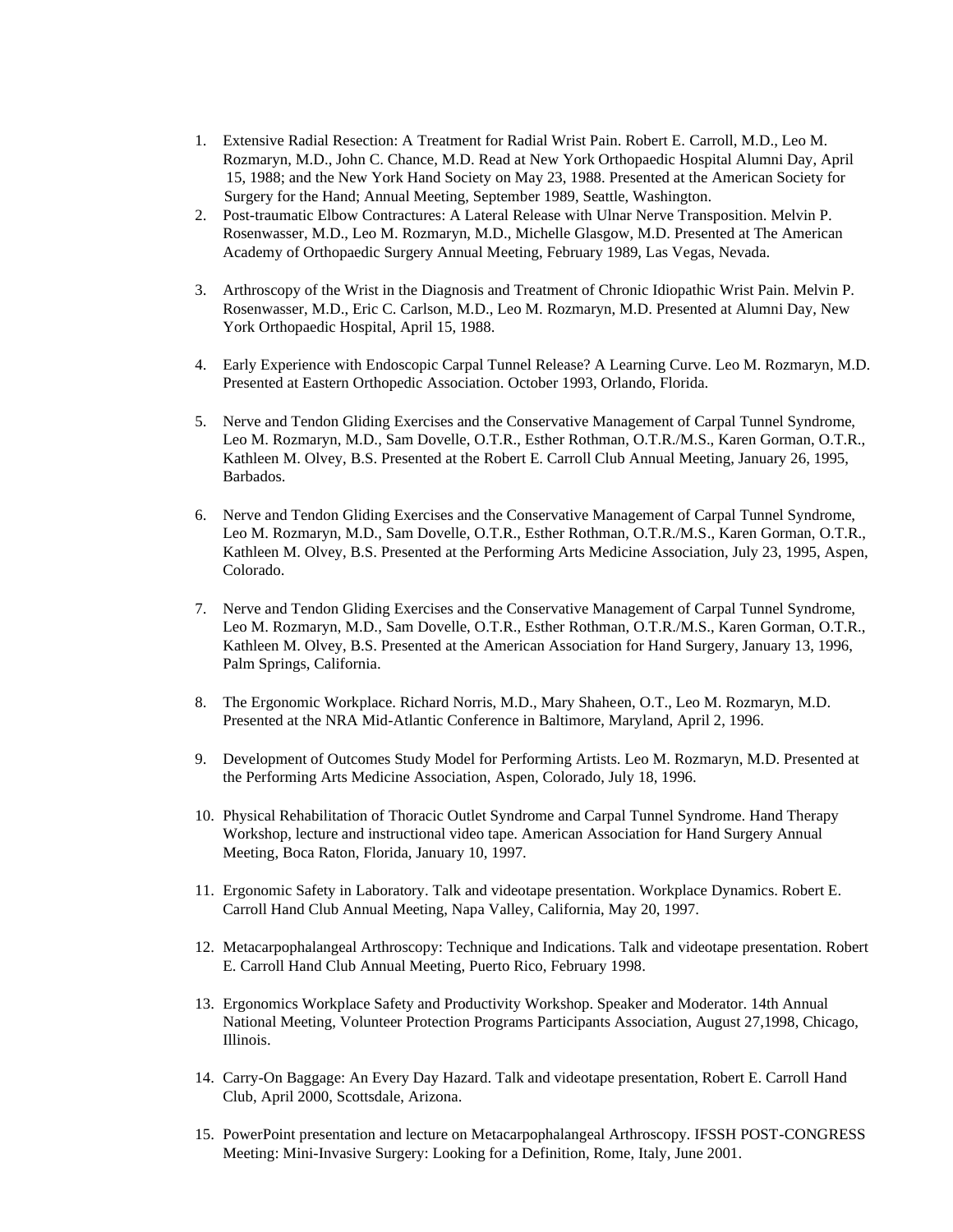- 16. Instructional course lecture ASSH annual meeting. Advanced Techniques in Arthroscopic Surgery of the Hand and Wrist. Instructor. Phoenix, AZ. September 2002.
- 17. Quantitative Measurement of Abduction and Adduction of the thumb. American Association for Hand Surgery annual meeting. Palm Springs, CA. January 2004.
- 18. COX-2 Inhibitors Mobic Presentation Wyoming November 16, 17 and 18 2004
- 19. Methicillin Resistant Staph Aureus Infections of the Hand presented at the Robert E. Carroll Hand Club meeting. Montego Bay, Jamaica. January 2007.
- 20. The Musician From Fingertip to Brain presented at the American Guild of Organists national meeting. Washington, D.C. July 5, 2010.
- 21. Upper Extremity Problems Related to Organ Playing presented at the American Guild of Organists national meeting. Washington, D.C. July 5, 2010.
- 22. Instructional course presenter and moderator: Fingertip injuries, American Society for Surgery of the Hand annual meeting , Boston Mass 2013
- 23. Instructional course presenter and moderator: The Ethical Hand Surgeon, American Society for Surgery of the Hand annual meeting, San Fransisco Ca. 2014
- 24. Mallet Fractures: Towards a New Classification System presented at the Robert E. Carroll Hand Club Annual Meeting. Savannah, GA. March 2014.
- 25. Ainhum: Diagnosis and Treatment presented at the Robert E. Carroll Hand Club. Fort Myers, FL. March 2016.

#### LOCAL PRESENTATIONS

- 1. Outcomes in Hand Surgery, Montgomery Surgery Center: In-Service, June 7, 1989.
- 2. Congenital Hand Deformities, Radiology Grand Rounds, Georgetown University Hospital, December 9, 1998.
- 3. "Technique and Indications for Wrist Arthroscopy", OR Symposium Suburban Hospital, February 14, 1989.
- 4. Neurology of the Upper Extremity, Grand Rounds, Shady Grove Adventist Hospital, March 2, 1989.
- 5. Common Hand Problems in the Office, Medical Grand Rounds, Suburban Hospital, March 28, 1989.
- 6. Technique and Indications of Wrist Arthroscopy, case presentation, Hand board Bethesda Naval Hospital, June 28, 1989.
- 7. "Upper Extremity Problems in Performing Artists", University of Maryland, National Meeting of the American String Teacher's Association, Department of Music, June 15, 1990.
- 8. "Compressive Neuropathies in the Upper Extremity", Orthopaedic Grand Rounds, Howard University Hospital, February 1990.
- 9. "The Acute Care of Hand Trauma", Emergency Medicine Grand Rounds, Shady Grove Adventist Hospital, March 15, 1990.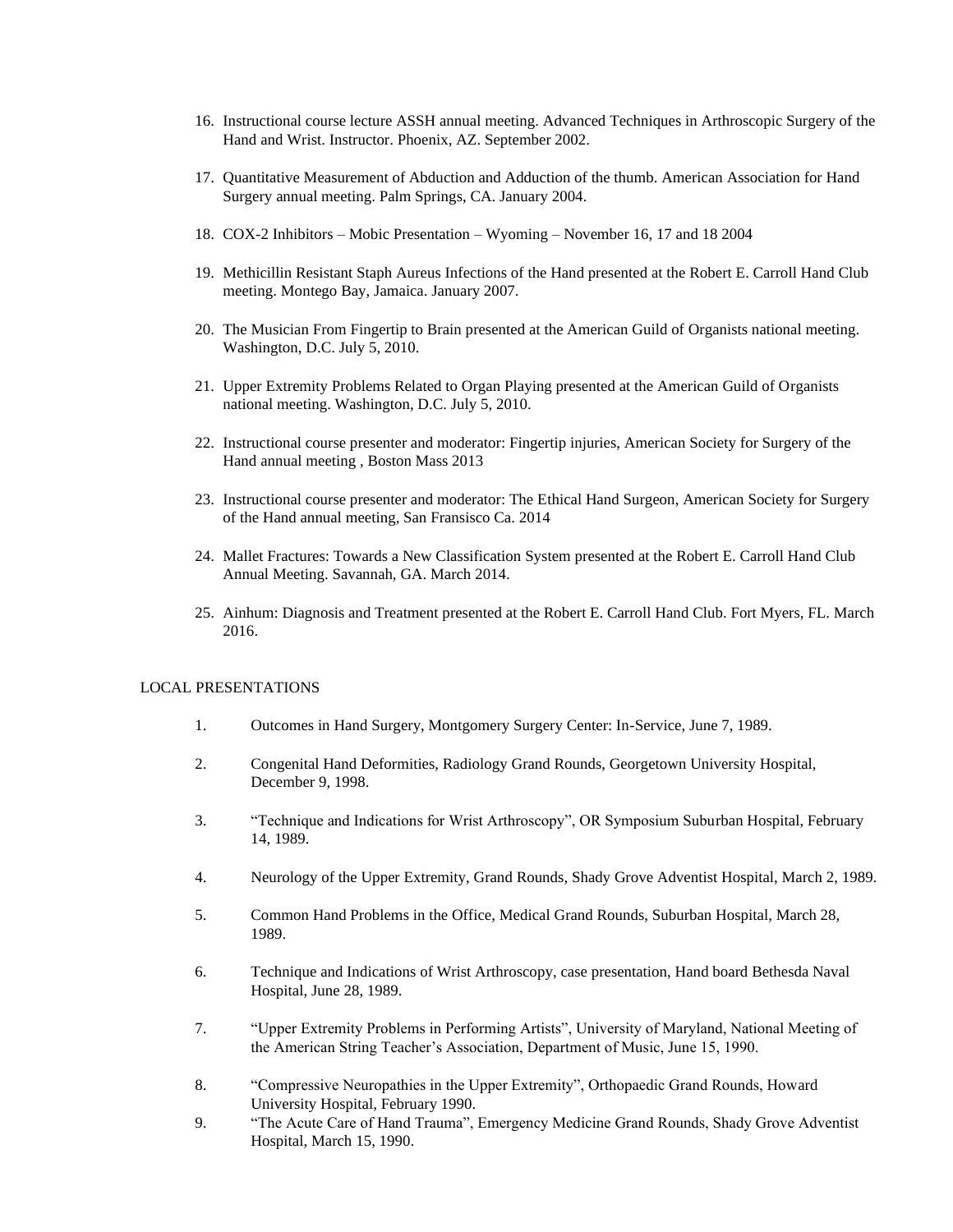- 10. "Applied Anatomy, Kinesthesiology and Biomechanics of the Hand", Seventh Annual Physical Medicine Course, Walter Reed Army Hospital, April 5, 1990.
- 11. Fifteenth Annual Washington Hand and Wrist Symposium, Washington, D.C., May 12-14, 1990. Faculty member and lecturer.
- 12. Participated in Resident Education Lecture Services in Hand Surgery, Georgetown University Hospital, Department of Orthopaedics, February 1991.
- 13. "Management of Open Injury to the Hand", Orthopaedics Grand Rounds, Walter Reed Army Hospital, July 1991.
- 14. "Principles of Management: Hand Trauma", Orthopaedic Grand Rounds, Howard University Hospital, May 1991.
- 15. "New Techniques in Endoscopic Hand Surgery", In-Service Teaching Rounds, Department of Orthopaedics, Shady Grove Adventist Hospital, May 1991.
- 16. "Anatomy and Physiology Kinesiology of the Hand", In-Service Teaching Rounds, Suburban Hospital, Spring and Summer, 1991.
- 17. "Upper Extremity Disorders in Performing Artists", Performing Arts Medicine Regional Symposium, January 22, 1992.
- 18. "Performing Arts Medicine", Grand Rounds, Shady Grove Adventist Hospital, June 4, 1992.
- 19. Management of the Rheumatoid Hand, Orthopaedic Grand Rounds, Howard University Hospital, April 15, 1992.
- 20. "Principles of Tendon Transfers", Orthopaedic Grand Rounds, Providence Hospital, June 17, 1992.
- 21. "Clues and Cues in Performing Arts Medicine", Symposium, Annual Meeting, Medical Chirurgical Society of the State of Medicine, University of Maryland, College Park, Maryland, March 25, 1993.
- 22. "Management of Distal Radius Fractures", Orthopaedic Grand Rounds, Howard University Hospital, March 31, 1993.
- 23. "Cumulative Trauma Disorders Dialogue." WGMS Radio Show, April 5, 1993.
- 24. "Cumulative Trauma Disorders, Diagnosis and Prevention." NIST, Bechtel "Lunchtime" lecture to employees, Fall 1993.
- 25. "Upper Extremity Disorders in Performing Artists", University of Maryland at College Park, CME Category I Lecture Series, January 1994.
- 26. "Medical Management of Repetitive Motion Injuries", National Hospital for Orthopaedics and Rehabilitation, CME Program, February 14,1994.
- 27. "Carpal Tunnel Syndrome", Epidemiology, Diagnosis, Management and Treatment lecture series to Food and Drug Administration. November 7, 1994, March 13, 1995 and May 15, 1995.
- 28. "Hand Surgery Outcomes in Musicians", Performing Arts Medicine III, Pain and the Performer. A Regional Conference. Medical and Chirurgical Faculty of Maryland. March 31, 1995.
- 29. "Upper Extremity Problems in Keyboard Musicians", given to the Washington Chapter of the American Guild of Organists. Annandale, Virginia, May 8, 1995.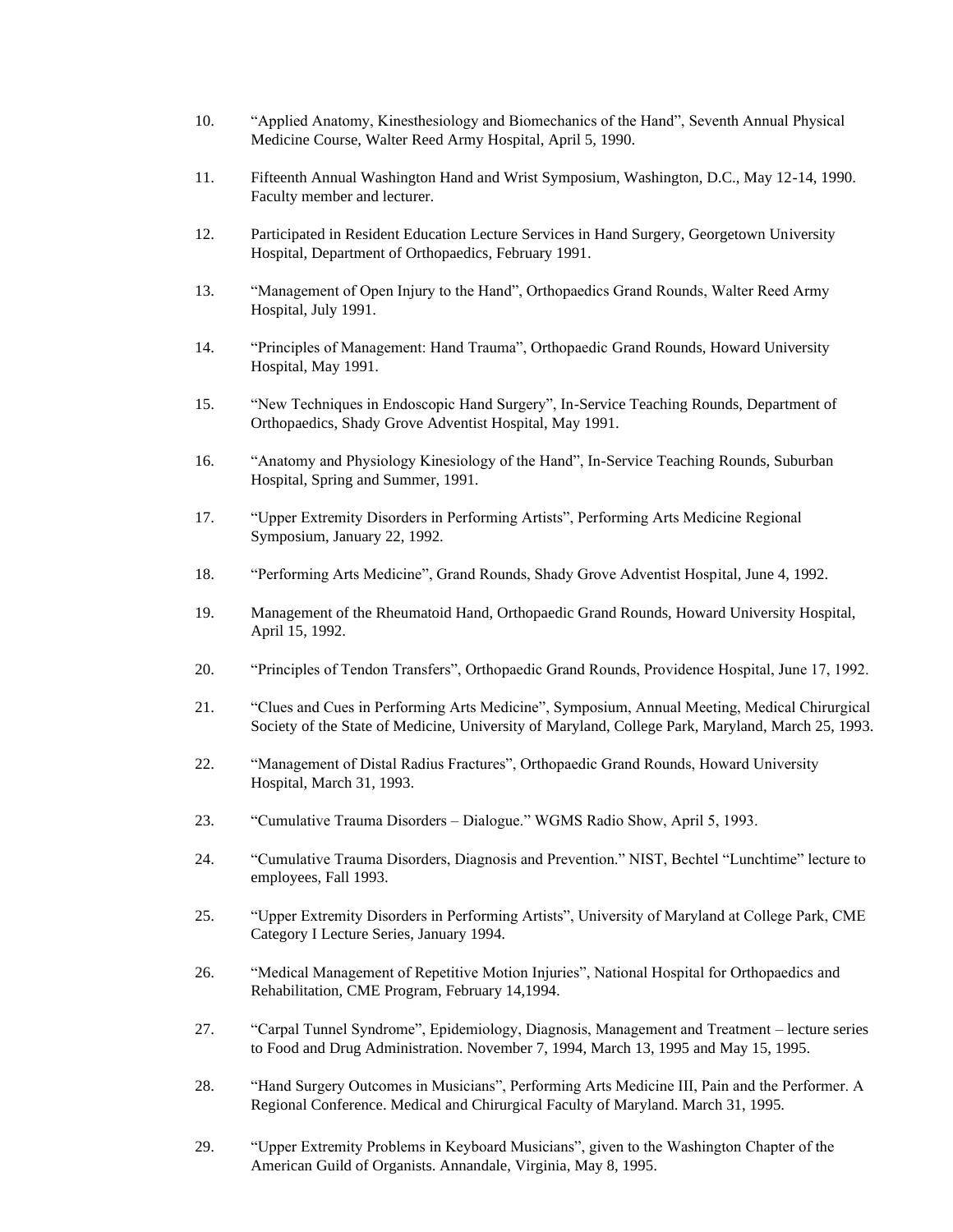- 30. "Congenital Hand Differences", Orthopaedic Grand Rounds, Shady Grove Adventist Hospital, January 18, 1996.
- 31. "Repetitive Strain Injury", Leo M. Rozmaryn, M.D., Presented at The Injured Workers Insurance Fund, February 21, 1996.
- 32. "Repetitive Strain Injury", Leo M. Rozmaryn, M.D., Presented at the Department of Justice, March 11, 1996.
- 33. Quoted "Repetitive Stress Injury: A Modern Malady", by Sarah Glazer, in the Washington Post, March 12, 1996.
- 34. Lecture Series Hagerstown Chapter of the Maryland Society of Radiologic Technologists, Hagerstown Junior College.
	- a. Distal Radius Fractures: September 1995
	- b. The Rheumatoid Hand and Wrist: September 11, 1996
- 35. Maryland/Governor's Task Force on Ergonomics University of Maryland Training Center, Baltimore, Maryland, September 27, 1996.
- 36. National Association of Orthopaedic Nurses, Maryland Chapter meeting, February 6, 1997; Carpal Tunnel Syndrome; A Rehabilitation Perspective.
- 37. Carpal Tunnel Syndrome in Pregnancy, Grand Rounds, Department of OB/GYN Shady Grove Adventist Hospital, February 20, 1997.
- 38. Small Group Instructor Occupational Medicine at the University of Maryland School of Medicine, April 30, 1997.
- 39. Eighth Annual Governor's conference on Health Safety and the Environment Workshop on cumulative trauma disorders, April 30, 1997.
- 40. Upper Extremity Trauma in Children: Pediatric Emergency Room Rounds: Shady Grove Adventist Hospital, May 28, 1997
- 41. Acute Posttraumatic Median Neuropathy: Read at the Washington Hand Society Meeting: September 17, 1997.
- 42. Management of Distal Radius Fractures: Grand Rounds Shady Grove Adventist Hospital: September 18, 1997.
- 43. Congenital Hand Anomalies: Pediatric Grand Rounds: Shady Grove Adventist Hospital: October 6, 1997.
- 44. Upper Extremity Problems in Performing Artists October 11, 1998, Adult Music Student Forum, Chevy Chase, Maryland.
- 45. Management of Distal Radius Fractures Teaching Rounds: George Washington University Family Practice Residency Program, Rockville, Maryland, January 6, 1999.
- 46. Rheumatoid Arthritis in the Hand Teaching Rounds: George Washington University Family Practice Residency Program, Rockville, Maryland, January 20, 1999.
- 47. Metacarpophalangeal Arthroscopy presented at the Washington Hand Society, January 20, 1999.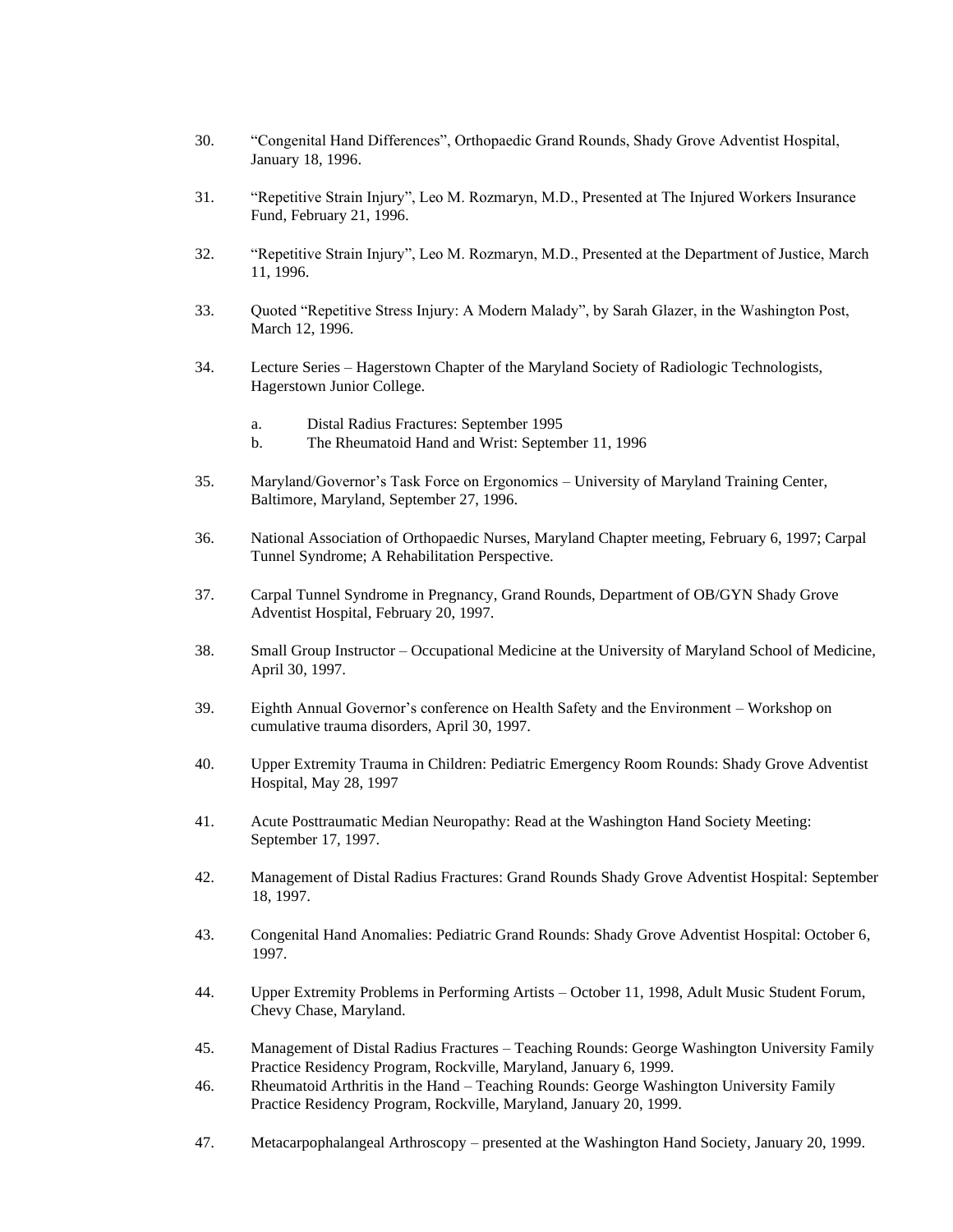- 48. Management of the Arthritic Hand presented at the National Association of Orthopedic Nurses Workshop, Washington Adventist Hospital, Takoma Park, Maryland, October 29, 1999.
- 49. National Institute of Health lectures series on Carpal Tunnel Syndrome Identification and Prevention – Food and Drug Administration, Center for Biologics Evaluation and Research, Rockville, Maryland, March 8 and 29, 2000.
- 50. Cumulative Trauma Disorders of the Upper Extremity Wellness Program NCI Frederick Cancer Research and Development Center, Fort Detrick, Frederick, Maryland.
- 51. Public lecture, Gaithersburg Hilton: Survey of Hand Surgery for Lay Persons, September 12, 2000.
- 52. Lecture on Rheumatoid Arthritis: Shady Grove Adventist Hospital Surgical Department, March 16, 2001.
- 53. "Arthritis and Management of the Hand", lecture for Phizer Pharmaceuticals, October 2001 and February 2002, Bethesda, Maryland. October 2003.

#### MEETINGS AND COURSES ORGANIZED

- 1. Rehabilitative Issues in Orthopedics", organized a weekly core curriculum for Montgomery Physical Therapy Center for an on going course, 1989 – 1991.
- 2. Anatomy laboratory instructor for upper extremity section, Georgetown University Medical School, October 1992.
- 3. "Athletic Coaches Course Sports Injuries to the Hand and Wrist", September 1994, January 1995, September 1995, April 1996 and August 1996.
- 4. First Annual Orthopaedic Symposium for Primary Care Physicians, Rockville, Maryland Course Co-Chairman, November 18 and 25, 1996; Formal presentation of honorarium to the Shady Grove Foundation at the Executive Board of Shady Grove Adventist Hospital, September 21, 1997.

#### ERGONOMIC CONSULTING

Co-Founder and Medical Director of Workplace Dynamics – An ergonomics consulting company specializing in the high technology workplace. Prevention of low back, neck and upper extremity injury is primary focus. Evaluation, intervention, surveillance, education, corporate wellness programming, follow up and treatment algorithms that are in keeping with current NIOSH and OSHA guidelines.

- 1. Fall 1993 Bechtel Industries Lunchtime seminar on cumulative trauma disorders and computer workplace evaluations/interventions, Gaithersburg, Maryland.
- 2. November 1994, March 1995, May 1995 Carpal Tunnel Syndrome Diagnosis, Management, prevention, Office Ergonomics; Seminar and Office Tour and Work Station Analysis, Food and Drug Administration, Washington, DC.
- 3. Spring 1995 Comprehensive workplace ergonomic evaluation, intervention, and training seminars, Snyder Kamerow accounting firm, Bethesda, Maryland.
- 4. February 7, 1996 Comprehensive workplace ergonomic evaluation, intervention, and training seminars, Law Offices of Galland et al., Washington, D.C.